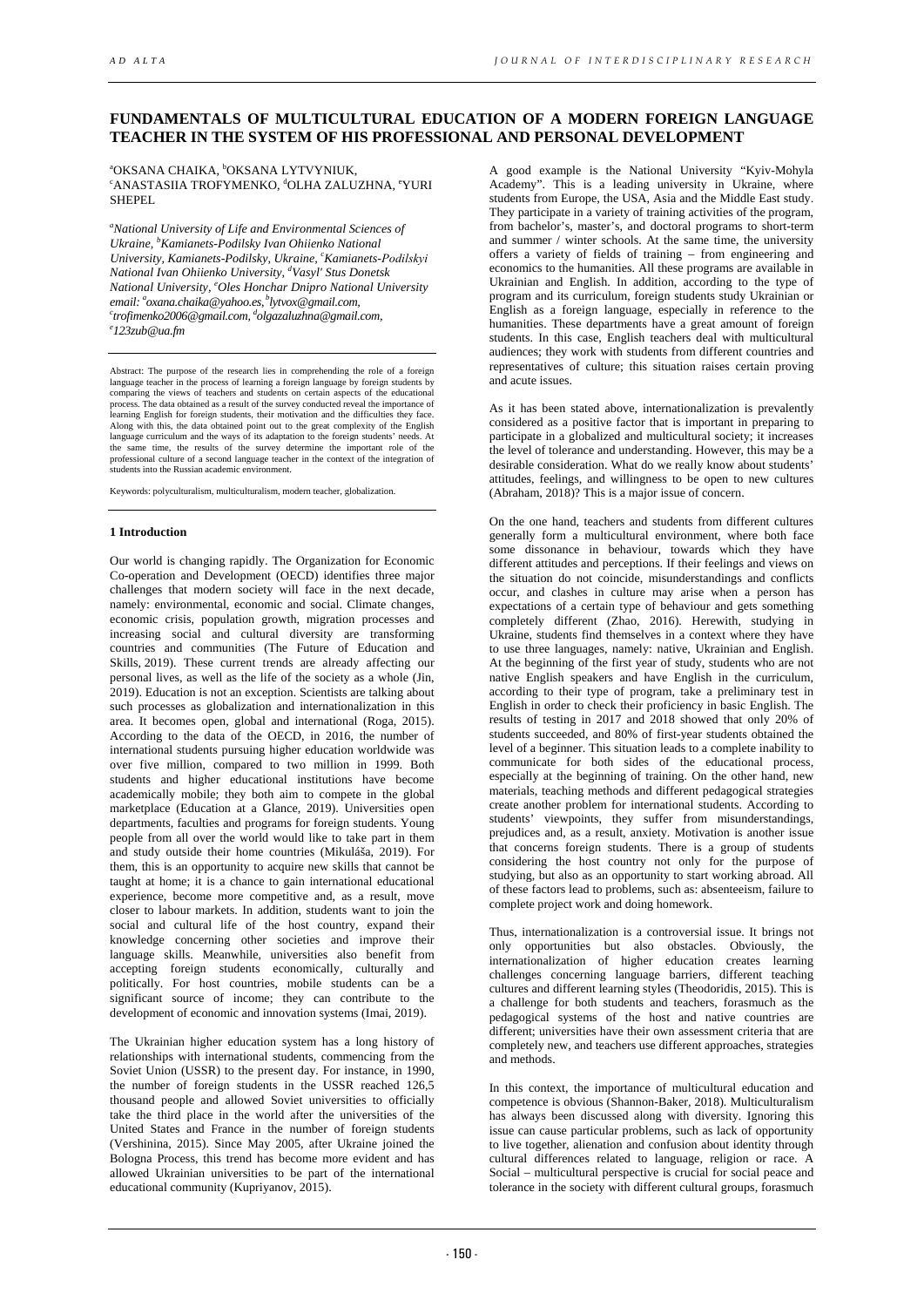as it can broaden the horizons and offer new opportunities through its experience (Yildirim, 2016). From this point of view, the purpose of language education and, consequently, the role of a foreign language teacher are changing. Previously, the major objective was to provide students with certain knowledge and skills. Currently, significant goals of teaching foreign languages include the formation of a benevolent and tolerant attitude towards the values of other cultures, motivation to improve the level of a foreign language and the use of a second / third foreign language as a means of obtaining information that allows expanding one's knowledge in other subject areas (Gizatullina, 2018).

Thus, it is important to educate multicultural teachers (Gorski, 2016), who are competent to manage cultural diversity in the classroom and who are able to teach young people from different cultural backgrounds (Ludwikowska, 2018). However, one should not forget about the professional identity of a foreign language teacher (Pinho, 2015), forasmuch as it also requires particular attention. As individuals, teachers come face to face with people who are different from them and only such qualities as openness, benevolence and wide opportunities can help absorb everything new and be respectful and considerate in a situation of linguistic and cultural diversity.

Consequently, a variety of types of competencies required for global communication and collaboration is increasing (Almazova, 2019; Akhmetshin, 2019). There are three main components, namely: professional, multicultural and personal competencies, shaping the professional culture of a modern foreign language teacher; and they can prepare them for successful cooperation and avoid intercultural conflicts (Sydorenko, et al., 2021). Such teachers help students in the process of their integration with the educational system and the university environment. It should be noted that the issue of integration has also been widely studied in recent scientific articles. It is examined as one of the forms of acculturation (Ahtarieva, 2018), as an intercultural attraction of domestic and foreign students (Rose-Redwood, 2018), and as a process of expanding the institution's activities outside its educational system (Sakhieva, 2015).

In the present academic paper, integration is discussed in a narrow context, and not in its global and general sense. The process of adaptation to the new educational environment of the university is considered under this term, in particular, adaptation to the process of teaching and learning English in a new framework, to new criteria and pronunciations. It is a process of joining a new system without losing national identity, a process that helps international students achieve academic success and make it interesting and effective.

In general, the integration and issues of foreign students from the point of view of internationalization of education are of topical interest (Waters, 2018, Yao, 2017).

## **2 Literature review**

The review of the literature covers some important issues. In particular, these issues are as follows: foreign students are considered as an object for understanding the global landscape of higher education (Börjesson, 2010), the process of integration with university life (Güvendir, 2018), problems of cross-national communication and relations between foreign and domestic students (Lee, 2018, Amos, 2018, Ranson, 2018) the issue of creating a friendly university atmosphere with recognition of the foreign students' diversity (Marangell,2018), processes of adaptation of foreign students (Wang, 2018, Jamaludin, 2018), the role of mentors in these processes and in the process of promoting the results of leadership development for foreign students (Shalkaa, 2019, Thomson, 2016), issues of academic and social support (Martirosyan, 2019), psychological wellbeing of foreign students and their psychological, academic adaptation to the university [Aldawsari, 2018, Starr-Glass, 2017, Chavoshi, 2017], motivation of foreign students (Cowley, 2018, Chue, 2016) and the impact of education abroad and its

significance for the foreign students' future career (Nilsson, 2016).

However, previous investigations have been mainly focused on studying the viewpoints of teachers or international students on this issue. For instance, researchers have discussed the successful integration process of international students and its facilitation (Cowley, 2018), the views of teachers on international students and their challenges, and vice versa, on the academic, social and cultural needs of international students (Wu, 2015); and only a few have studied it from both points of view. A good example is Claudia P. Nieto's study, where the author has explored the relationship between cultural competence and the learning of foreign students (Nieto, 2019).

Summing up, the review of the literature has shown that there are no prepared answers to the questions, as follows: What is the role of integration in forming the professional culture of a foreign language teacher? What does the professional culture of a foreign language teacher currently mean in the context of international and global education? What is the role of foreign students in its formation?

Therefore, the purpose of the present academic paper lies in understanding the place and role of a foreign language teacher in the process of integrating foreign students with a foreign language of instruction in order to find out the difficulties of teachers when working in a multicultural classroom, as well as to reveal what difficulties foreign students face in the process of integration with the educational environment of the Ukrainian university and points of convergence and divergence in the perception of teachers and students of learning a foreign language.

# **3 Materials and research methods**

In the present academic paper, a research inductive approach was applied. It was aimed at identifying the challenges faced by teachers when teaching English as a foreign language in a multicultural classroom, the difficulties faced by foreign students in learning a foreign language, the points of convergence and divergence in the perception of teachers and students of learning a foreign language at university and essential elements of professional culture of a foreign language teacher in the context of integration of foreign students into the Russian academic environment. The questionnaire is the most appropriate tool for the research, forasmuch as it will provide an understanding of the problem, make maximum use of respondents' time and facilitate data analysis.

Quantitative analysis of the data was carried out by applying a descriptive statistical method and calculating reiterations of participants' answers to closed-ended questions, critical analysis and interpretation. Secondly, the qualitative analysis of the participants' answers to the open-ended question and their comments was carried out by means of their classification, definition of general models and topics in the answers, grouping and their coding. The descriptive statistical method was used to quantify frequencies and critically analyze them. The result of these analyzes help answer research questions 1 and 2. Stage 2 involved analyzing the results identified in stage 1 using the correlation method and the comparative method in order to answer research questions 3 and 4.

The research was conducted online among students and teachers of the National University "Kyiv-Mohyla Academy". Two groups of people were involved to collect the data for the present research. The survey involved 31 foreign language teachers teaching English at the university and 63 foreign students studying under undergraduate programs. All respondents voluntarily participated in the survey; they were informed of the purpose of the reach and guaranteed anonymity.

Teachers have been teaching at the university for several years, and their teaching experience has ranged from 2 to 25 years. Among the participants 2 (6,5%) teachers were men and the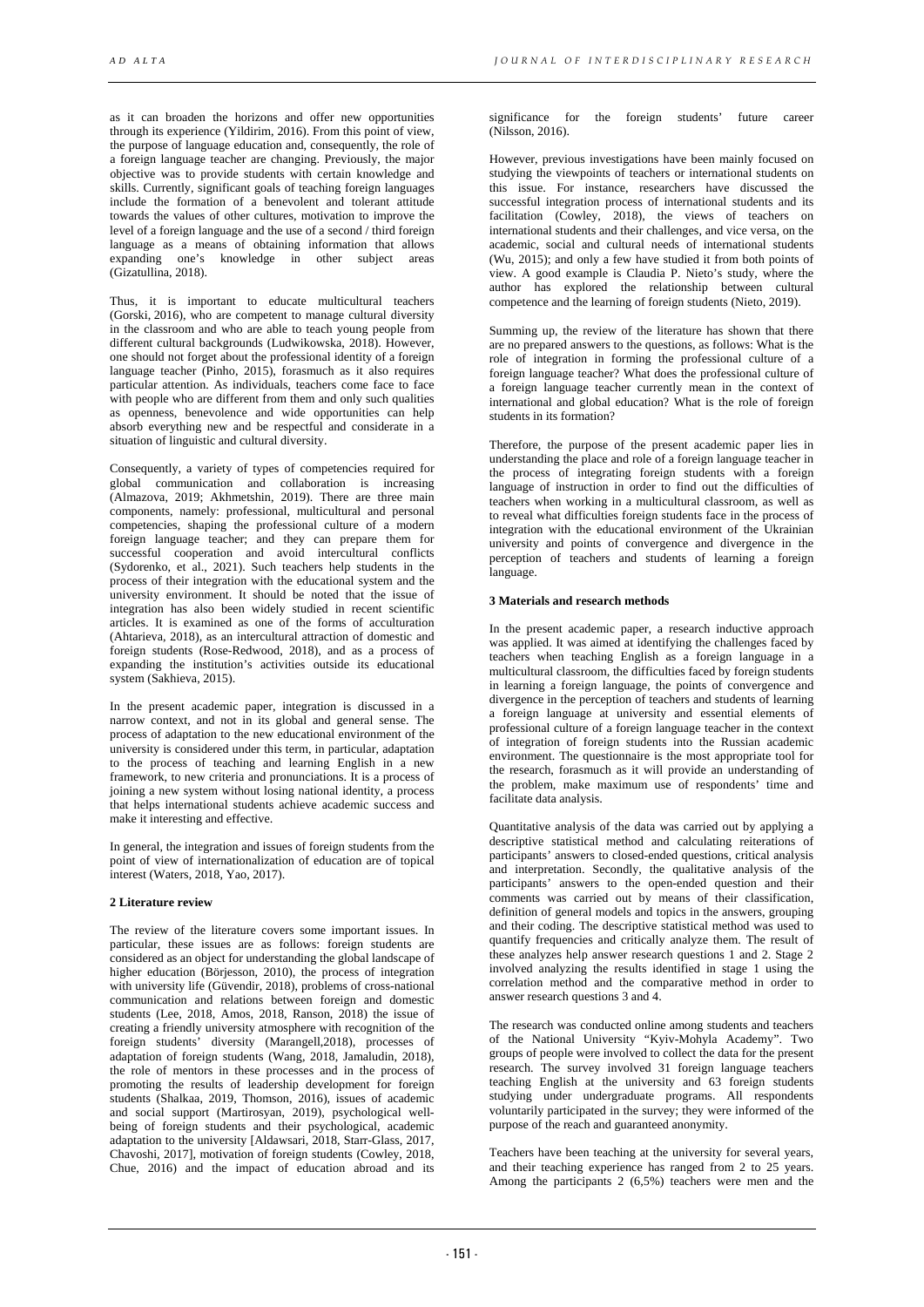other 29 (93,5%) were women. They all had experience teaching in a multicultural classroom. Some respondents taught academic groups, which consisted mainly of domestic students and a few foreign students per semester, and some taught multinational academic groups, which included only foreign students.

A group of foreign students, participating in the survey, involved 63 students studying for a bachelor's degree at the Department of International Relations of the Institute of Humanities. Of these respondents, 39 (62%) were first-year students, and 24 students (38%) were in their second year of study. Participants were from different countries, among which Asian countries predominated. Among first-year students aged 18-24, there were respondents from China (59%), Turkmenistan (28%), Uzbekistan (10%) and Kyrgyzstan (3%). Second-year students aged 19–27 represented China (88%), Jordan (4%), Equatorial Guinea (4%) and Tajikistan (4%).

In order to address the research questions outlined, a survey was conducted in which two questionnaires were developed, namely: one for teachers and the other for foreign students.

The questionnaires consisted mainly of multiple-choice questions and 1 open-ended question; by the way, most of the multiple choice questions included a multiple answer option and contained a "Comments" or "Other" field; consequently, the respondents could share their viewpoint or opinion on the issue and indicate their option. The questionnaires included similar questions for teachers and international students in order to explore interesting questions from both perspectives. This will help identify points of convergence and divergence in the perception of teachers and students of foreign language learning at the university, the problems they face in the process of teaching / learning a foreign language and their causes, as well as possible ways to solve these problems, which will facilitate the process of learning a foreign language at university and make it more effective. The questionnaire for the faculty was compiled in Ukrainian and English; it contained 9 questions and included 6 thematic sections, as follows: the respondent's experience in teaching in a multicultural classroom, a synopsis in English, effective ways of teaching English in a class, problems in teaching foreign students, the importance of the cultural aspect in teaching foreign students, possible ways to improve the proficiency of foreign students at English lessons. The questionnaire for foreign students was compiled in three languages, that is: Ukrainian, Russian and English in order to avoid misunderstandings or misinterpretation and to maximize the reliability of the data obtained.

The need to use questionnaires in several languages was determined by the results of a screening test conducted at the beginning of the school year, which showed that the majority of foreign students did not pass it and had an insufficient level of English proficiency. Therefore, it determined the need to use questionnaires in several languages. Students from the countries of the former USSR, that is, Turkmenistan, Uzbekistan, Kyrgyzstan and Tajikistan, received a questionnaire in Russian, forasmuch as their level of proficiency in Russian was at the appropriate level. Students from Jordan and Equatorial Guinea mastered English at a sufficient level; consequently, they were offered a questionnaire in English. The questionnaire consisted of 10 questions and included 6 thematic sections as follows: motivation to learn English, a synopsis in English, effective ways of teaching English in a class, problems and challenges in the process of learning English and their causes, the importance of the cultural aspect in training foreign students, possible ways to improve the proficiency of foreign students at English lessons.

An online survey was applied to collect data using Google Forms, which is an efficient and convenient tool for data collection and processing. E-mail was distributed to 32 teachers, thirty-one completed set of answers was collected; that is, the response rate is 97%. The data obtained are displayed in a Google Spreadsheets. The level of filling in the questionnaire was 95%.

The data analysis was focused on the analysis of quantitative and qualitative data in closed and open questions, addressing two issues, namely: problems faced by teachers in teaching English as a foreign language to international students; problems and challenges faced by foreign students while learning a foreign language.

These results helped identify the problems faced by teachers and foreign students in the process of teaching / learning English as a foreign language at the university, and to answer the research questions.

## **4 Results**

The present survey was conducted in groups of students studying English in higher educational institutions of Ukraine.

The results of the survey revealed the importance of learning English for foreign students: about 90% of respondents indicated this viewpoint. However, the reasons that motivated the students were different: the majority of students, about 73%, studied English for their future careers; about 50% justified their motivation by meeting the requirements of the university curriculum. It is worth noting the interest of students in learning English: about 35% chose the option "I'm interested in".

It is important to emphasize that interest didn't diminish over time: first- and second-year students showed approximately the same results. However, there were students with low motivation: about 8% of respondents noted that if they had the opportunity, they would not study this subject, and 6% claimed that they studied English mainly through the will of their parents (Table 1).

| Ouestion                                        | Answers                                              | <b>Quantity</b><br>(percentage) |  |
|-------------------------------------------------|------------------------------------------------------|---------------------------------|--|
| Is it important<br>for you to<br>learn English? | Important                                            | 56 (89%)                        |  |
|                                                 | Not important                                        | 1(2%)                           |  |
|                                                 | If I had the chance,<br>I would study                | 5(8%)                           |  |
| Why do you<br>study<br>English?                 | I must meet the<br>requirements of the<br>curriculum | 28 (44%)                        |  |
|                                                 | This is important<br>for my future career            | 46 (73%)                        |  |
|                                                 | I'm interested in                                    | 22 (35%)                        |  |
|                                                 | My parents force<br>me to do this                    | $6(9.5\%)$                      |  |

Table 1 **–** The level of students' motivation to learning English

Source: Developed by the authors

The above data showed the importance of learning English for foreign students. Most students were motivated by a future career, which can be characterized as both instrumental and integrative motivation: getting the best opportunities for work, communication and integration in any environment.

A significant number of students chose a purely instrumental and external motivation: compliance with the requirements of the curriculum and the will of parents. A significant percentage of students were intrinsically motivated, claiming that they were interested in learning English. It should be noted that while answering the above question, students could choose several answers: in some cases, students chose two or three factors that had motivated them. In general, the research revealed that the foreign students under study were more instrumentally motivated, which, on the one hand, is good due to the high level of motivation and their focus on getting better career prospects. On the other hand, the predominance of this type of motivation could have possible negative consequences for the educational process: due to the fact that students with motivation of tools realized the importance of language, they did not make as much effort and did not spend as much time on it as integratively or internally motivated students.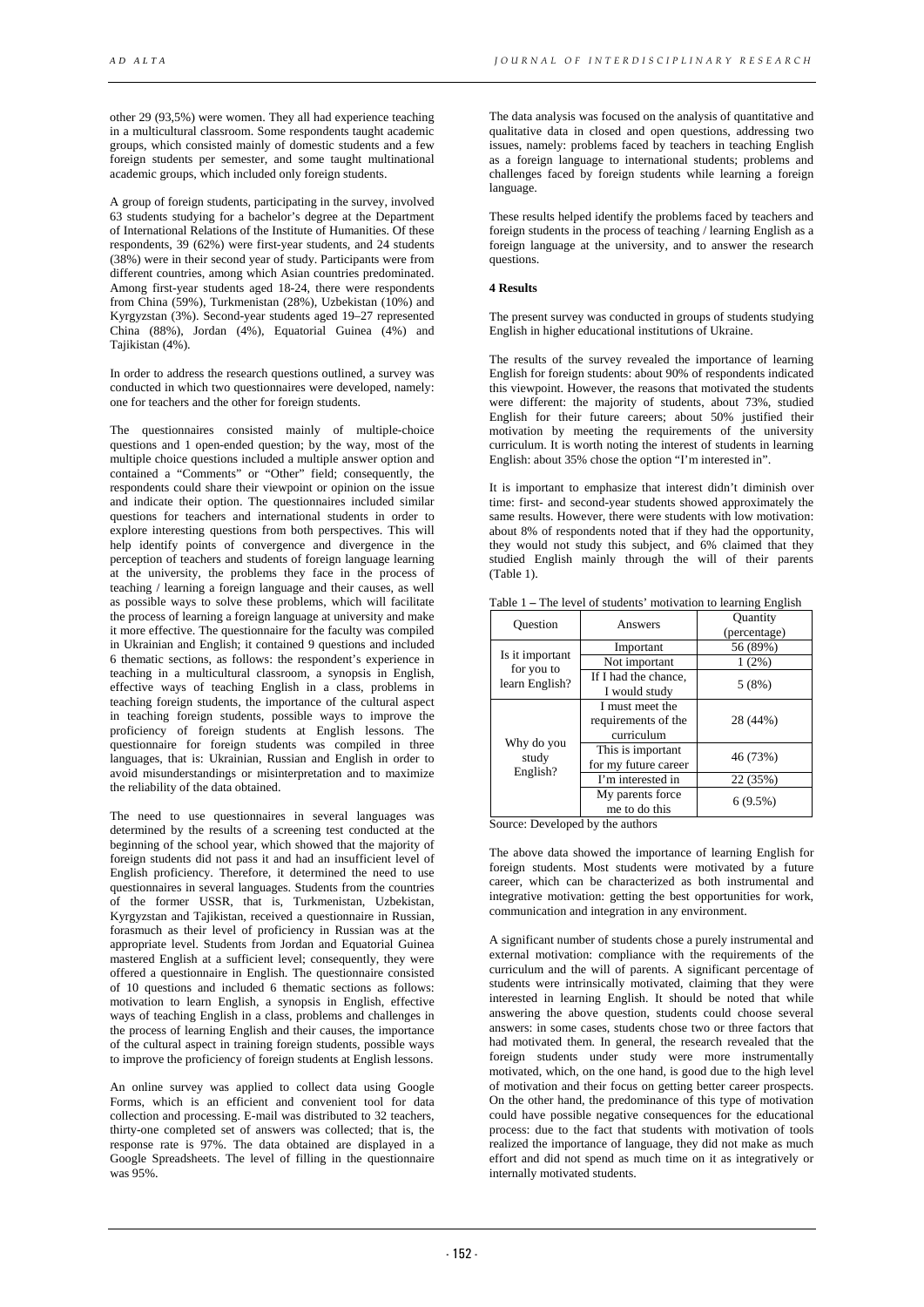According to the survey, one of the most pressing basic challenges is that the proficiency level of English of foreign students did not correspond to the English language curriculum of the university. In order to find solutions to this and some other problems, both teachers and students were offered several options on how to improve the situation (Table 2).

Table 2 **–** Possible ways to improve the process of learning English for foreign students from the perspective of students and teachers

| Ouestion                                                                                                      | Answers                                                               | <b>Students</b> | Teachers |
|---------------------------------------------------------------------------------------------------------------|-----------------------------------------------------------------------|-----------------|----------|
| What<br>would you<br>be willing<br>to do in<br>order to<br>improve<br>your<br>English<br>learning<br>process? | Individual<br>communication<br>with the teacher                       | 17 (27%)        | 11 (22%) |
|                                                                                                               | Participation in a<br>conversation club                               | 38 (60%)        | 15 (29%) |
|                                                                                                               | Participation in<br>various events<br>dedicated to British<br>culture | 39 (62%)        | 15 (29%) |
|                                                                                                               | Doing more<br>homework                                                | 7(11%)          | 1(2%)    |
|                                                                                                               | Conducting an<br>additional distance<br>learning course in<br>English | 7(11%)          | 9(18%)   |

Source: Developed by the authors

Students and teachers emphasized the importance of developing speech and communication skills through organizing a conversation club and organizing events dedicated to British culture. Such agreements for students can be useful forasmuch as representatives of different cultures will be attracted; this will force them to communicate and work together, preventing them from communicating with each other. Consequently, this will help them communicate more with domestic students and foreign students from other countries (Gardner,1972). It is of interest to note that students, who previously had noted speaking as a problem area, expressed a desire to improve this situation. However, they also found the necessity to interact with the teacher in a one-on-one format by participating in an individual interview.

#### **5 Discussion**

The data obtained as a result of the survey conducted gave an idea of the role played by the professional culture of a foreign (English) language teacher in the context of the integration of foreign students into the academic environment.

First of all, the research has clearly shown that teachers' and students' perceptions of several issues, such as the level of complexity of the English curriculum and aspects of its adaptation, the most interesting and effective forms of work, the importance of cultural features, etc., differ significantly. This discrepancy has proven that an important element of the teachers' professional culture is the ability to critically and unbiasedly assess the needs and features of each academic group. Although being an expert in this field and possessing extensive experience, the teacher must have a certain amount of self-criticism in order to be able to understand the foreign students' needs, compare them with his / her own experience and develop a productive form of work based on a modern context.

Another important aspect of the foreign language teacher's professional culture was the development of skills to determine the motivation of students in order to understand its nature and be able to use it correctly, organizing the effective academic integration of students. The ability to distinguish between different types of motivation, awareness of the relationship between its types and to distinguish the dominant in the student is of vital importance. Based on the survey data, teachers should influence students using a combination of approaches in order to achieve the desired outcomes (Mahadi, 2012). In order to stimulate instrumental motivation, the teacher should emphasize the possible positive results of learning a foreign language, as

well as inform students about the requirements of the curriculum (they will not acquire these disciplines if they do not learn English); in order to encourage intrinsic and integrative motivation, the teacher should provide information focused on the future profession of students, provide additional more complex tasks for those students who seek to master English, etc.

Information about the language, providing a critical assessment of the knowledge level of foreign students and the correspondence of the curriculum and the requirements for their abilities, is another important point of a foreign language professional culture of a language teacher. Ignoring by teachers the problem of mismatching the students' knowledge level and requirements can lead to insufficient participation in the lesson, lack of motivation and interest, a high level of absenteeism, failure to complete home and class assignments and, as a result, lack of productivity, which, in general, leads to the student's inability to integrate into the academic environment in the field of learning English. The results of the survey have showed that, despite the fact that the level of the current English curriculum was appropriate for foreign students, teachers were aware of the importance of its adaptation. Most did not recognize the importance of adapting tests and tasks, consistent with the results (Unruh, 2015); they would rather adapt classroom activities. The results of the research have revealed that, in general, teachers tend to underestimate the problems faced by foreign students, especially in comparison with domestic ones; their academic needs can often be disregarded; consequently, teaching seems to be organized with a focus on domestic students or uncultured, as formulated in the scientific work of (Almazova, 2016).

Measures such as conducting diagnostic work in order to understand students' weaknesses, spending more time explaining the format of homework, tests, project work, more time spent on training with exam materials, etc., may at least reduce stress and anxiety among students and promote more productive work (Rubtsova, 2018).

In the context of the above conclusion, tolerance and patience in case of poor academic performance would lead to discrimination of the students on the basis of poor proficiency in the field of a foreign language. In this context, the most useful measure is the individualization of the language learning process, emphasizing the intellectual abilities of each student and the uniqueness of the thought and way of thinking of each student, which according to (Benediktsson, 2019), leads to the successful development of students' communicative competence, despite the primary level of students' language proficiency.

## **6 Conclusions**

The ability to identify the most problematic aspects of the process of learning English objectively plays a decisive role in the integration of foreign students into the academic and social environment.

As the research has shown, the teacher, when working with international students, should pay special attention to the development of such perceptive skills as listening, problems with which may not be as vivid, but can negatively affect all learning and integration processes due to the inability of students to understand both the learning material and the teacher's instructions.

According to the research conducted, the ability to critically assess the forms of work used by the teacher and choose those that may be difficult to implement, but effective for the academic and social success of students, can play a crucial role in the process of students' international integration. An example of this is group work, which, according to the survey, was desirable for students – respondents and much less appreciated by teachers – respondents. Their desire to participate in group work proves their willingness to communicate not only with representatives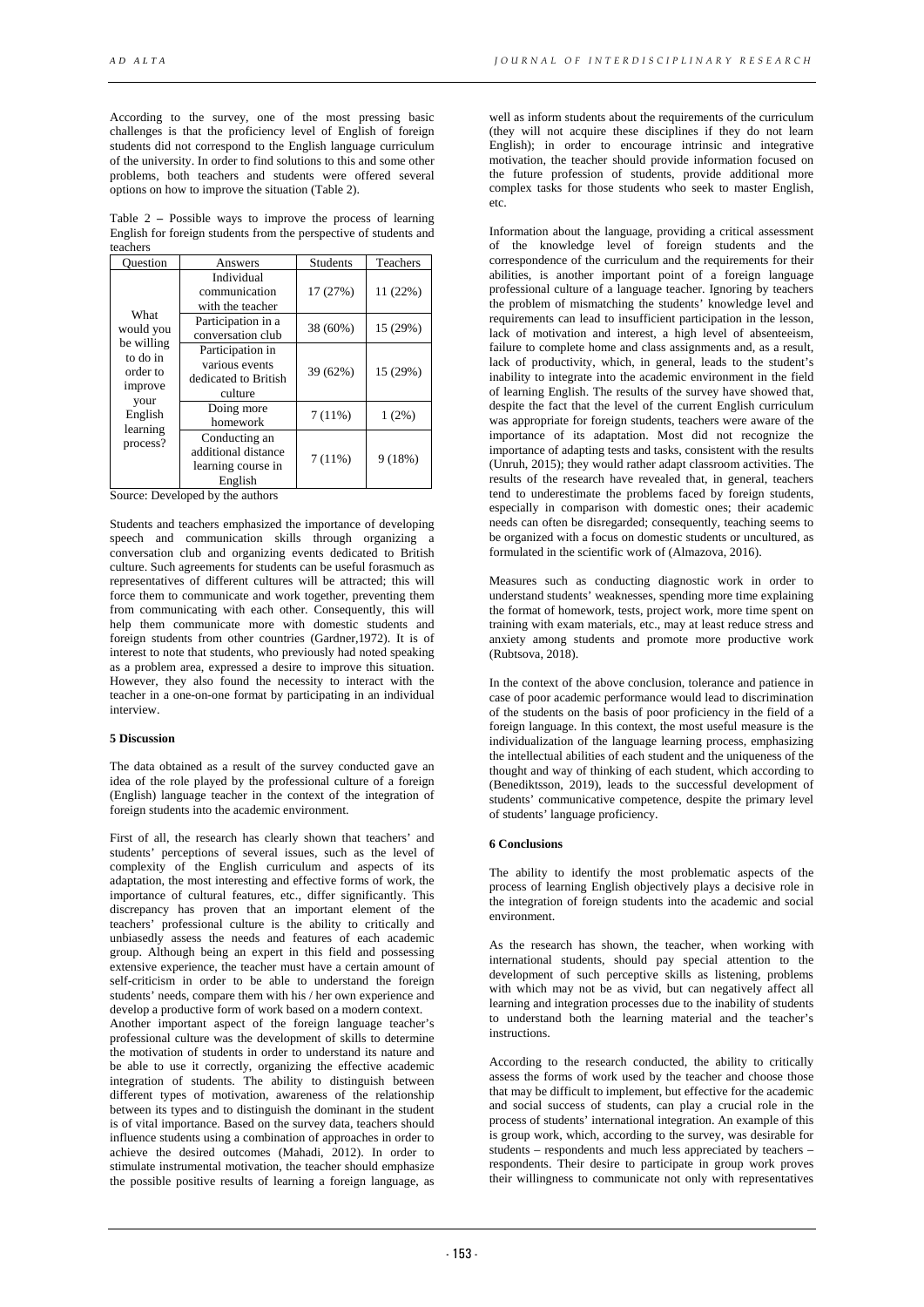of their culture, but also with others. After all, due to the low level of language proficiency, foreign students tend to communicate with their compatriots, forming an isolated group. Although the group work may seem challenging, it helps achieve several goals at the same time: giving international students more time to think, giving them a wider range of ideas and opinions, and reducing stress and anxiety, forasmuch as the student has support and is less afraid of making mistakes and completing the task, achieves self-organization, providing mutual assistance, forcing representatives of different cultures to work together, providing them with the opportunity to communicate in real life and preventing them from communicating with their representatives of their countries. The formats of role-plays and discussions, as well as project work, are much more effective and desirable for international students than teachers tend to think.

Another important quality that a foreign language teacher should develop when working with foreign students is the ability to involve foreign students in the discussion and in the lesson, in general.

Both students and teachers consider lack of language proficiency as the biggest obstacle to attracting international students to the discussion.

An integral aspect of the foreign language teacher's professional culture is cultural awareness and the ability to apply this awareness in practice. This idea does not imply the need for detailed knowledge of all cultural features, but rather an awareness of differences in educational practice existing in other countries, differences in behaviour and taboos based on religious views, etc.

## **Literature:**

1. A Sample Syllabus of the Discipline "Foreign language" for Non-Linguistic Higher Education Institutions. Available online: http://fgosvo.ru/uploadfiles/ppd/20110329000911.pdf.

2. Abraham, J.Y.; Brömssen, K. Internationalisation in teacher education: Student teachers' reflections on experiences from a field study in South Africa. Educ. Inq. 2018, 9, 347–362.

The Future of Education and Skills. Available at: https://www.oecd.org/education/2030/E2030%20Position%20Pa per%20(05.04.2018).pdf.

3. Ahtarieva, R., Ibragimova, E.; Sattarova, G.; Turzhanova, G. Integration as a Form of Acculturation of Foreign Student— Future Teacher in the Polyethnic Educational Environment of University. J. Soc. Stud. Educ. Res.2018, 9, 317–331.

4. Akanwa, E.E. International Students in Western Developed Countries: History, Challenges, and Prospects. J. Int. Stud. 2015, 5, 271–284.

5. Akhmetshin, E.M.; Mueller, J.E.; Yumashev, A.V.; Kozachek, A.V.; Prikhodko, A.N.; Safonova, E.E. Acquisition of entrepreneurial skills and competences: Curriculum development and evaluation for higher education. J. Entrepreneurship Educ. 2019, 22. Available at: https://www.abacademies.org/ articles/ acquisition-ofentrepreneurial-skills-and-competences-curriculumdevelopment-and-evaluation-for-higher-education7814.html

6. Aldawsari, N.F.; Adams, K.S.; Grimes, L.E.; Kohn, S. The Effects of Cross-Cultural Competence and Social Support on International Students' Psychological Adjustment: Autonomy and Environmental Mastery. J. Int. Stud. 2018, 8, 901–924.

7. Almazova, N.; Baranova, T.; Khalyapina, L. Development of Students' Polycultural and Ethnocultural Competences in the System of Language Education as a Demand of Globalizing World. In Advances in Intelligent Systems and Computing, Going Global through Social Sciences and Humanities: A Systems and ICT Perspective; Anikina, Z., Ed.; Springer: Cham, Switzerland, 2019; Volume 907, pp. 145–156.

8. Almazova, N.E.; Kostina, E.A.; Khalyapina, L.P. The New Position of Foreign Language as Education for Global Citezenship. Bull. Novosib. State Pedagog. Univ. 2016, 6, 7–17.

9. Amos, Y.T.; Rehorst, N. Making Interactions Between Domestic and International Students Meaningful. J Int. Stud. 2018, 8, 1346–1354.

10. Bastien, G.; Seifen-Adkins, T.; Johnson, L.R. Striving for Success: Academic Adjustment of International Students in the U.S. J. Int. Stud. 2018, 8, 1198–1219.

11. Benediktsson, A.I.; Ragnarsdottir, H. Communication and Group Work in the Multicultural Classroom: Immigrant Students' Experiences. Eur. J. Educ. Res. 2019, 8, 453–465.

12. Börjesson, M. The global space of international students in 2010. J. Ethn. Migr. Stud. 2010, 43, 1256–1275.

13. Chavoshi, S.; Wintre, M.G.; Dentakos, S.; Wright, L. A Developmental Sequence Model to University Adjustment of International Undergraduate Students. J. Int. Stud. 2017, 7, 703–727.

14. Chue, K.L.; Nie, Y. International Students' Motivation and Learning Approach: A Comparison with Local Students. J. Int. Stud. 2016, 6, 678–699.

15. Cowley, P.; Hyams-Ssekasi, D. Motivation, Induction, and Challenge: Examining the Initial Phase of International Students' Educational Sojourn. J. Int. Stud. 2018, 8, 109–130.

16. Education at a Glance. Available at: http://www.cne du.pt/content/noticias/internacional/Education\_at\_a\_glance\_201 8.pdf.

17. Educational Programs for International Students. Available at: https://english.spbstu.ru/upload/inter/educational\_program s\_2019.pdf.

18. Elturki, E.; Liu, Y.; Hjeltness, J.; Hellman, K. Needs, Expectations, and Experiences of International Students in Pathway Program in the United States. J. Int. Stud. 2019, 9, 192– 210.

19. Federal State Educational Standard of Secondary Education. Available at: http://file:///D:/%D0%B7%D0%B0%D0%BA%D 0%B0%D1%87%D0%BA%D0%B0/torrent/links/fgos\_ru\_sred. pdf.pdf.

20. Gardner, R.C.; Lambert, W.E. Attitudes and Motivation in Second-Language Learning; Newbury House Publishers: New York, NY, USA, 1972.

21. Gizatullina, A.; Sibgatullina, A. Forming a Foreign Language Teacher's Professional Competencies in a Multilingual Educational Environment. J. Soc. Stud. Educ. Res. 2018, 9, 282295.

22. Gorski, P.C. Making better multicultural and social justice teacher educators: A qualitative analysis of the professional learning and support needs of multicultural teacher education faculty. Multicult. Educ. Rev. 2016, 8, 139–159.

23. Güvendir, M.A. The Relation of an International Student Center's Orientation Training Sessions with International Students' Achievement and Integration to University. J. Int. Stud. 2018, 8, 843–860.

24. Heng, T.T. Different is not deficient: Contradicting stereotypes of Chinese international students in US higher education. Stud. High. Educ. 2018, 43, 22–36.

25. Hong, Y.C.; Ganapathy, M. To Investigate ESL Students' Instrumental and Integrative Motivation towards English Language Learning in a Chinese School in Penang: Case Study. Engl. Lang. Teach. 2017, 10, 17–35.

26. Imai, T.; Imai, A. Cross-Ethnic Self-Disclosure Buffering Negative Impacts of Prejudice on International Students' Psychological and Social Well-Being. J. Int. Stud. 2019, 9, 66– 83.

27. Jamaludin, N.L.; Sam, D.L.; Sandal, J.M. Destination Motivation, Cultural Orientation, and Adaptation: International Students' Destination-Loyalty Intention. J. Int. Stud. 2018, 8, 38–65.

28. Jin, L.; Schneider, J. Faculty Views on International Students: A Survey Study. J. Int. Stud. 2019, 9, 84–96.

29. Kupriyanov, R.V.; Zaripov, R.N.; Valeyeva, N.S.; Valeyeva, E.R.; Zaripova, I.R.; Nadeyeva, M.I. The Main Directions of International Educational Integration: Potential Benefits and Risks of Reforming Professional Education. Rev. Eur. Stud. 2015, 7, 305.

30. Lan, S.; Chang, M. Foreign Language Anxiety of Underprepared Non-English Undergraduate Students. Dialogue between English Culture, Education and Learning. In Selected Papers of the National Symposium on English Studies at Pingtung University; National Pingtung University: Pingtung, Taiwan, 2017; pp. 51–65.